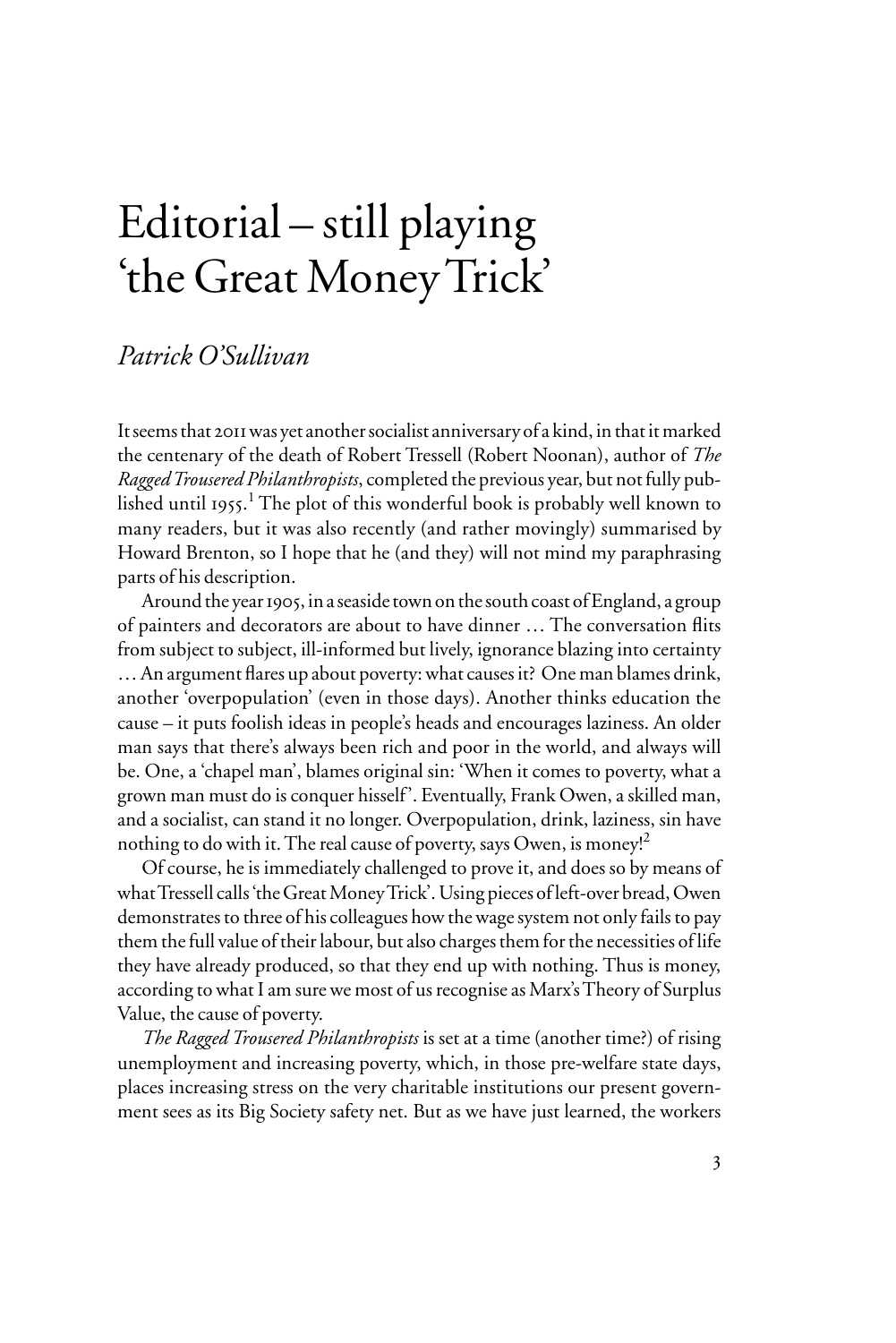are not 'philanthropists' because they give generously to such charities (although some do), but because they already give away the true value of their labour to their employers. Tressell sees them as stunted, their potential blocked, forever made to hurry and botch jobs in order to keep down costs, suppressing their natural creativity – precisely the phenomena described by Morris in many of his lectures and essays. Like Morris, Tressell was also a member of the Social Democratic Federation, although long after Morris had left to form the Socialist League.

I first read met *The Ragged Trousered Philanthropists* as a result of reading what somemight consider an unlikely source – *Borstal Boy*. 3 But Brendan Behan, his father Stephen, and his brothers Rory and Dominic, were all at one time or another house painters, and 'strong union men', and Brendan maintained that if you ever asked a house painter anywhere whether they had read the book – which he called 'the House Painter's bible' – they would always say 'Yes!' So, one day, back in the mid-1960s, one on of my many journeys between Lancaster and Devizes, I found myself on a train sharing a compartment with a house painter, and asked him, had he read it, and he replied 'Oh Yes!' (Would I get the same answer nowadays, I wonder?).

Meanwhile, current events in the Middle East, especially in Egypt, recall what many regard as the key section of *News from Nowhere*, Chapter XVII, 'How the 4 change came'. Here, Morris explains that the main reason his own particular revolution was successful was because the soldiers sent to control a key demonstration, having seen the consequences of their first actions, refuse to fire a second time upon the crowd. Given the essential differences between the two revolutions  $-$  one fictional, one real; one socialist, one 'democratic' (so far) – the parallels with Egypt (and the opposite, more chilling one, with Libya) are very striking. Indeed, an account of the fall of Mubarak I saw recently, reads as if it is indeed an extract from 'How the change came'.

On Friday 4 March, after Ahmad Shafiq, the last-minute prime minister appointed by Mubarak, finally resigned, and minutes after the new prime minister had spoken in Tahrir, people noticed plainclothes men carrying garbage bags out of state security headquarters in Alexandria. They intercepted the men and found the bags contained shredded documents. The people formed a cordon and insisted nothing leave the building. State security went on the attack. The army, after standing on the sidelines for a while, came in on behalf of the citizens. Within minutes the people had moved on state security buildings across Egypt, and everywhere they found documents being shredded or burned, and computers stripped of their hard disks. But they found enough files to show the enormity of the operation that had been in place against the Egyptian people. … For one hallucinatory evening our young people were inside the state security buildings rescuing files and taking our calls as we urged: 'Find my file'. ... Two days later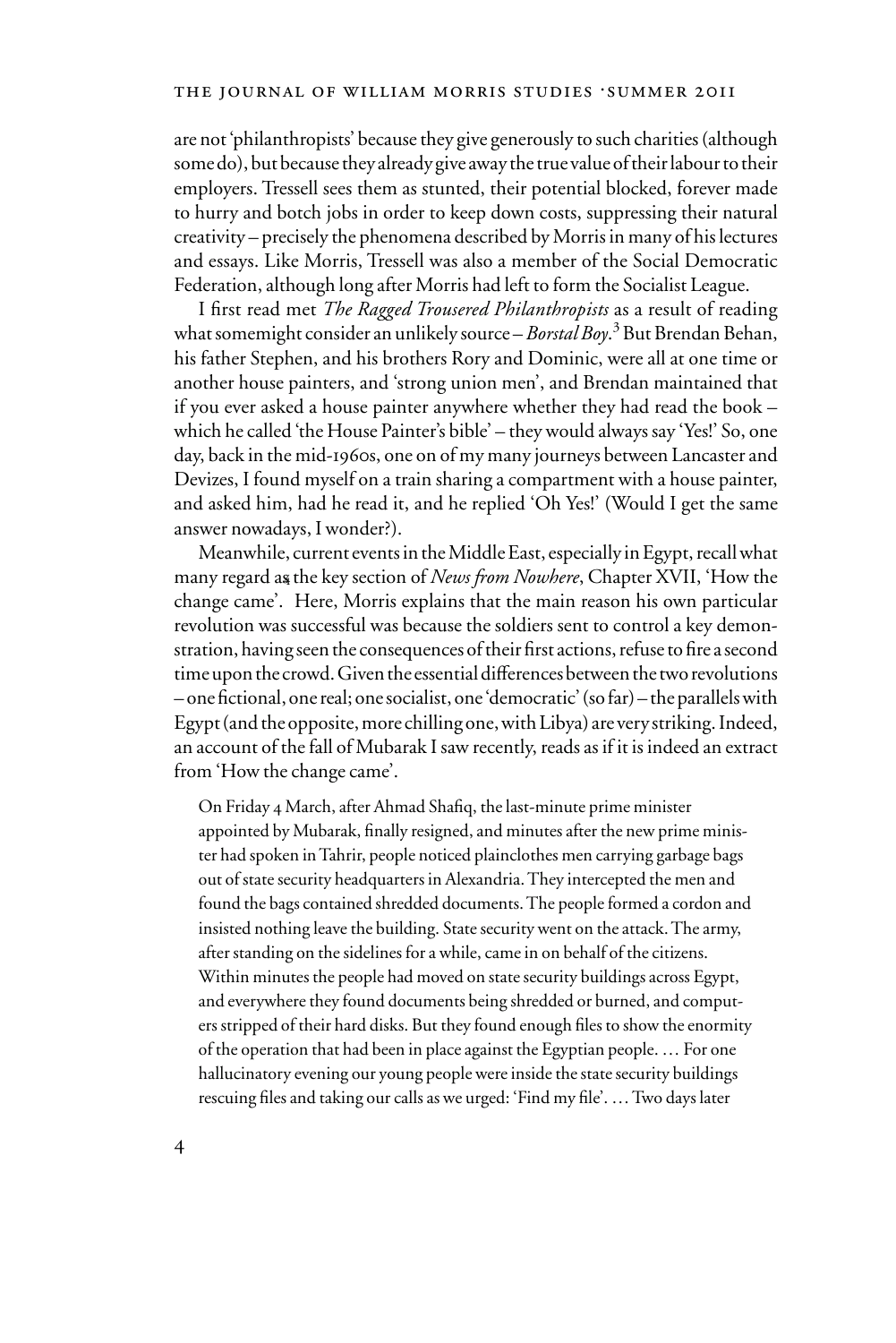the thugs came back. But now the revolution belongs to everybody, and they won't let go of it.<sup>5</sup>

But surely the widespread occurrence of protests across the Arab world raises the question of why they have not taken place more widely elsewhere, especially in the 'mature democracies' of the West. The truth of course, is that they have, but nowhere with the impact (so far) of those of the 'Arab Spring'. In particular, why has the *increase* in inequality which has characterised the richest nations over the past decade or so (and which will clearly be emphasised by most of the recent measures taken to restore 'financial sta-7 bility') – and the placing of the burden for 'balancing the books' on the community, the poorest and the most vulnerable, while those responsible continue to reward each other with obscene amounts of money (and do not even seem to understand why they should not) – not led to more widespread outrage?<sup>6</sup>

One clearly important argument is that, as Ruth Kinna recently put it, many people in the West are complicit on their own oppression, in that they have been 'seduced by capitalism's competitive logic. Mistakenly regarding themselves as free, ... they (have) been pacified by the slim probability that they might emerge as beneficiaries of market exchange'.<sup>7</sup> Or as Morris explains,

… in the days to come poor men shall be able to become lords and masters and do-nothings; and oft it will be seen that they shall do so; and it shall be even for that cause that their eyes shall be blinded to the robbing of themselves by others, because they shall hope in their souls that they may each live to rob others: and this shall be the very safeguard of all rule and law in those days. $8$ 

And here we see the essential cruelty of 'the Great Money Trick' in all its manifestations – the 'American Dream', the 'Lucky Country' – the prospect that given sufficient motivation, but also a great deal of luck and opportunity, we can *all* become rich. Which is, of course, a cruel lie, because, in a finite system, which is what we now understand the Earth to be, one person can only become rich if many others are impoverished.

Morris, of course, had his own description of 'the Great Money Trick', which he used several times. For example

… as to the class of rich people doing no work, we all know that they consume a great deal while they produce nothing. Therefore, clearly, they have to be kept at the expense of those who do work, …

As to the middle class, … they do, as a rule, seem to work quite hard enough, and so at first sight might be thought to help the community, and not burden it. But by far the greater part of them, though they work, do not produce, and even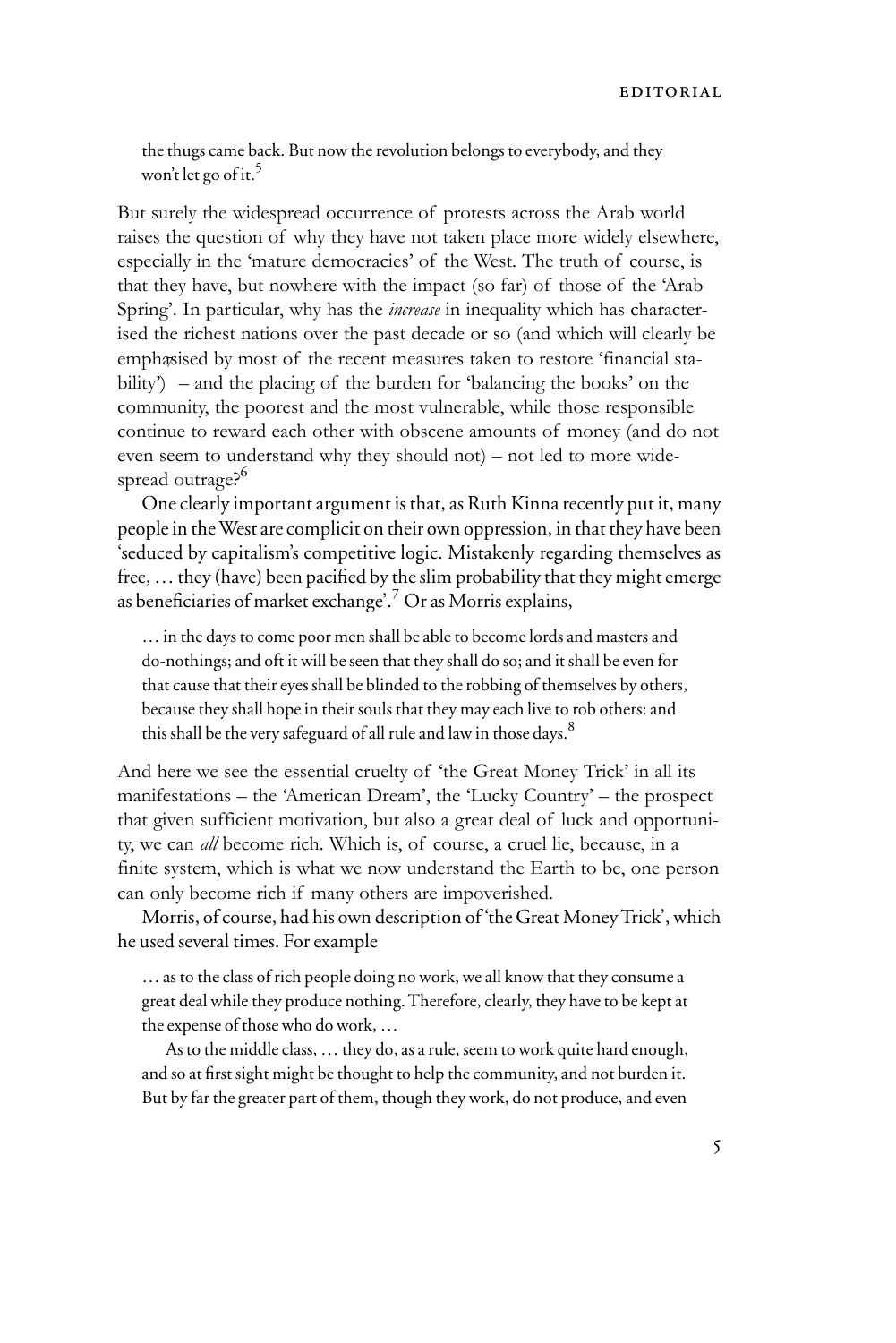when they do produce, … they consume out of all proportion to their due share. …

The class that remains to be considered produces all that is produced, and supports both itself and the other classes, though it is placed in a position of inferiority to them; … But it is a necessary consequence of this tyranny and folly that again many of these workers are not producers. A vast number of them once more are merely parasites of property, … engaged in the service of the private war for wealth …

Next there is the mass of people employed in making all those articles of folly and luxury, the demand for which is the outcome of the existence of the rich nonproducing classes; things which … whoever may gainsay me, I will for ever refuse to call wealth …

… further, there is even a sadder industry yet, which is … the making of wares which are necessary to them and their brethren, *because they are an inferior class*. For if many men live without producing, … it follows that most men must be poor; …

To sum up, then, concerning the manner of work in civilized States, these States are composed of three classes – a class which does not even pretend to work, a class which pretends to works but which produces nothing, and a class which works, but is compelled by the other two classes to do work which is often unproductive.

Civilization therefore wastes its own resources, and will do so as long as the present system lasts.<sup>9</sup>

In 'Socialism', as Florence Boos recently reported, Morris quantified his argument

... the tribute taken from the workers is no trifle, but amounts in all to about two thirds of all they produce:  $\dots$  such profits as that are seldom made by the employer[,] who has to be content with 10 percent perhaps, or perhaps even less in bad times. … (But) it (is) the rich class that (takes) this tribute[,] not the individual employer only; besides his tribute, which in all cases is as much as he can get …, the worker has to pay taxes for payment[,] amidst other things[,] of *the interest of the national debt* which the privileged classes take to themselves: and remember that all taxes are in the long run paid by labour, since labour only can produce wealth: rent also he has to pay, and much heavier rent in proportion to his income than rich people[, as well as] the commission of middle-men, who distribute the goods he has made, and who instead of doing this distribution simply and for a moderate payment, form a system of wheels within wheels, and make monstrous profits from their busy idleness.<sup>10</sup>

But now it seems that, given the insouciance of many bankers (even those now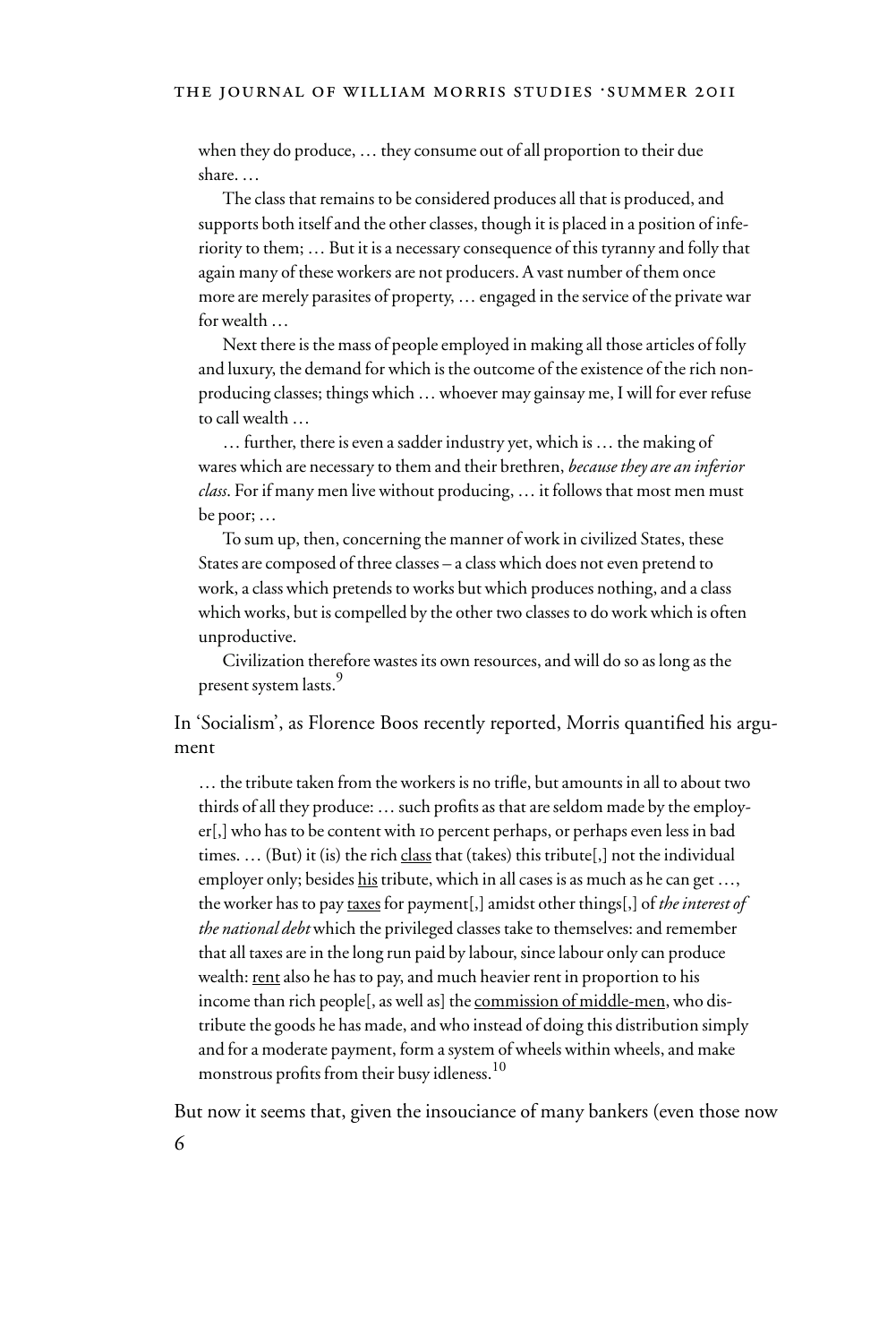employed by banks taken into public ownership in order for them to survive) we can add another stage to Owen's Trick – that when the system breaks down, it is the producers of wealth who must pay to put it back in working order, and the 'kindhearted capitalists' who must be rewarded for their incompetence.

In this issue, Jan Marsh traces the history of Morris's only surviving easel painting, *La Belle Iseult*, although as she explains, that is not how it has always been known. Gabriel Schenk explores the 'living past' of Morris's late prose romances, and how this imagined past can remain alive in us, so long as we live in fellowship – a key human trait the very existence of which advocates of the unfettered free market are forced to deny. Antoine Capet evaluates the thesis that Morris's political thought possessed a dualistic aspect which stemmed from his own experience of life – that while he could sympathise with the victims of 'the Great Money Trick', he found it more difficult to *empathise* with them, as he had not experienced their conditions directly – hence what might be called his 'ouvriérisme'. And Emma Ferry discusses the contribution to one aspect of Victorian interior design of Lucy Orrinsmith, one of several female artists employed by 'The Firm', and perhaps somewhat overshadowed by her better known sister, Kate Faulkner.

We also carry reviews of a new and important text on Morris's significance for contemporary life (*William Morris in the Twenty-First Century*, edited by Phillippa Bennett & Rosie Miles), and of the final volume of William E. Fredeman's *The Correspondence of Dante Gabriel Rossetti*. Regina Gagnier's *Indivdualism, Decadence and Globalisation* discusses the role of individualism in the development of modern, globalised society, and how Morris's ideas differ from those of the many others who have influenced this process. Morris's impact on the builders of Garden Cities is assessed in Mervyn Miller's *English Garden Cities: an introduction*, and publications on the legacy of Morris and others on various crafts are represented by reviews of books on the *Royal School of Needlework: Handbook of Embroidery*, and on modern interior design from Victorian times. Finally, Jim Cheshire correctly points out that it is possible to understand the practicalities of Morris's ideas about the significance of 'work as pleasure' whilst failing completely to comprehend their economic implications – that they reveal 'the Great Money Trick' for what it is.

## NOTES

- 1. Robert Tressell (Robert Noonan), *The Ragged Trousered Philanthropists*, (edited by Jessie Pope), London: Grant Richards, 1914, 390 pp. (Full text, London: Lawrence & Wishart, 1955, 633 pp.)
- 2. 'Rereading: Howard Brenton on The Ragged Trousered Philanthropists